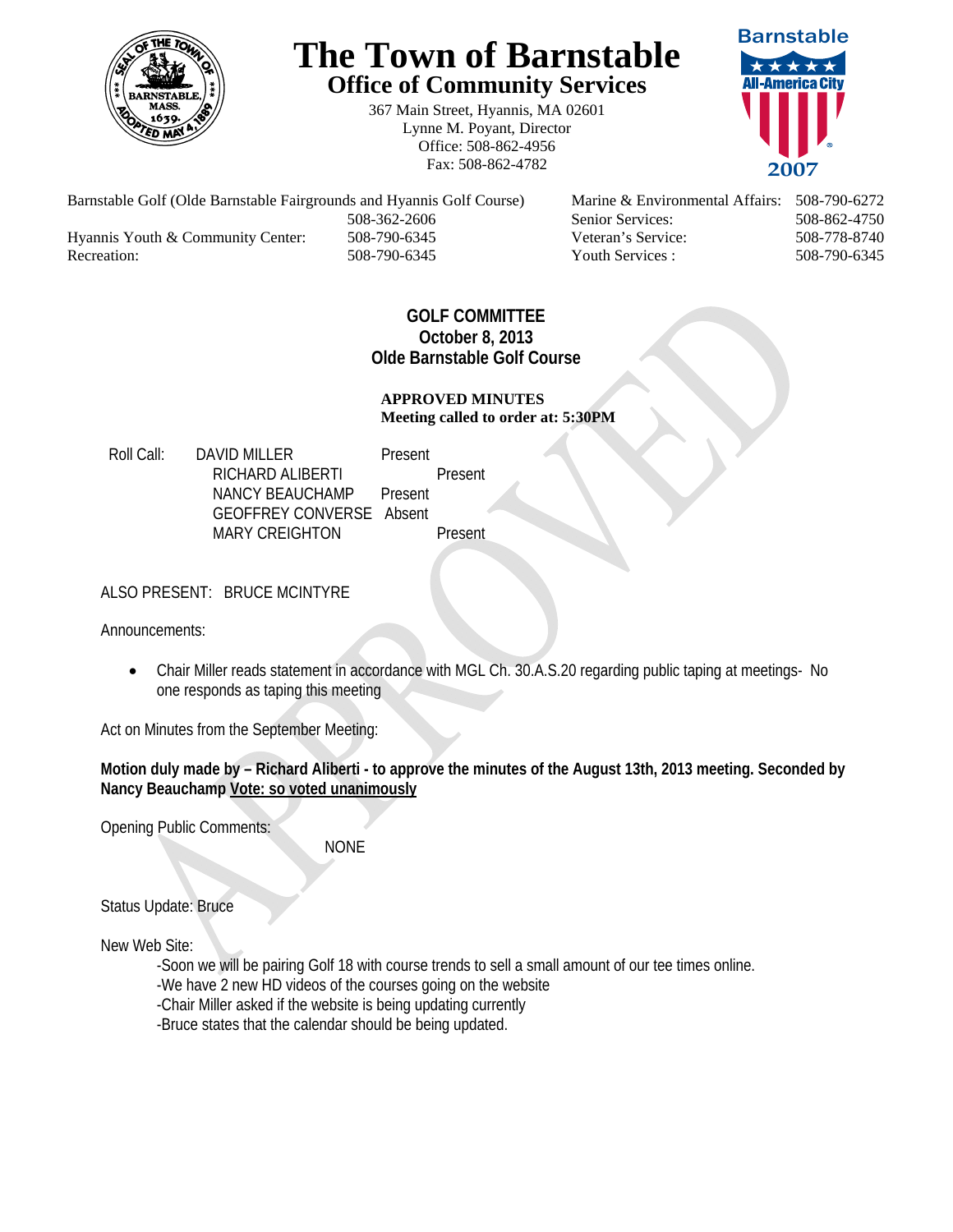Report on Rate Meeting with Town Manager:

-Rate meeting was 10/01/13; it was a very positive meeting.

We have not yet been notified if the rates have been approved. It should be early December when we know for sure.

#### Report on OBF restaurant bid opening

-The bid opening was September 23rd. Ian Philbrick was the only bidder. After reviewing the bid, it has been determined that he will be staying at Olde Barnstable. The contract is a three year lease with two, two year extensions.

-The proposal did include a beverage cart for the course.

#### Contract for Hyannis Course Master Plan

-The deadline for proposals is October 15<sup>th</sup> at 2pm. We will have a meeting that will include myself, Chair Miller, Lynne Poyant, Johanna Boucher, Roman Greer and James Bentley.

-We did add an extension to the deadline 2 weeks and the deadline for the Master Plan by two months to make it a total of four months.

#### Bathroom Compliance to American Disabilities Act

-The Disabilities Commission wants us to be compliant with our bathrooms at Hyannis Golf Course. I met with John Juros from the Department of Public Works and his assistant. He will be presenting numbers back to me next month. The project will be put on the CIP for FY 2015 we are not sure where the funding will be coming from.

#### NStar Activities at Hyannis Golf Course

-NSTAR is on their last phase of their south shore expansion. They are replacing two poles on the driving range and by the 8th tee box at Hyannis.

-After Columbus Day NSTAR will be replacing the poles between the parking lot and driving range with three metal towers. There deadline to be finished is November 23rd. The parking lot and driving range will remain open during this process.

#### Lighted Golf Range

-At the moment we have not met with anyone. I will be talking with John Juros and leaning on him to help provide us with some numbers.

#### New Business:

 Nancy Beauchamp- We are approaching the 375 anniversary of the Town of Barnstable. We should have the Golf department involved some how.

Bruce- Lynne Poyant is very involved in the Anniversary so we will look into that.

#### Manager/Superintendent Report: Bruce McIntyre

 We will be doing deep-tine aeration at both courses after Columbus Day. Obf will be first (weather permitting) then Hyannis. We had the Shepley Wide Open at Hyannis Golf Course the past Friday. There were 144 Golfers, it is a great event that raises a large amount of money for local charities and we are very pleased to have it at the course. We